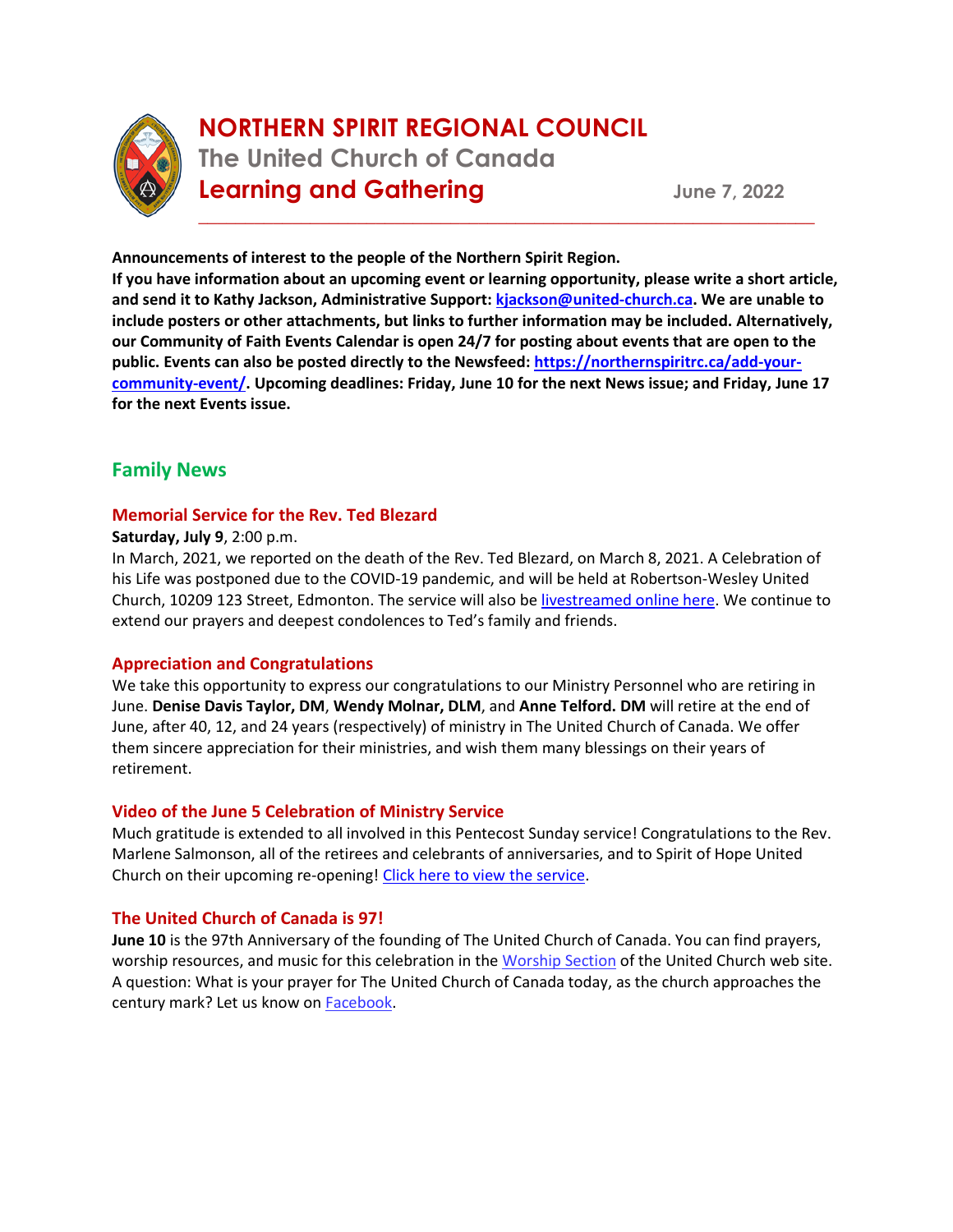# **Events and Learning Opportunities …**

### **Journey into Indigenous Allyship Workshop**

**June 6 to June 27**, 7:00 PM (MDT)**,** [Click here for details and registration](https://chinookwindsregion.ca/2022/05/25/journey-into-indigenous-allyship-workshop/) Hosted by Chinook Winds Regional Council, this four-part series with Indigenous knowledge keepers explores what it means to be a Treaty person and how to build your Indigenous ally toolkit.

### **Anti-Racism Action Planning for Communities of Faith**

**June 8, 15, 22, and 29**, 6:30-8:00 PM (MDT); Please [see the registration form](https://form.jotform.com/221155752268053) for a few more details. Northern Spirit, Living Skies, and Prairie to Pine Regional Councils invite one lay member and one ministry personnel from up to 24 communities of faith within our bounds to this series of four weekly sessions. We'll focus on the new book *Wait - [is this racist?](https://www.wjkbooks.com/Products/0664267505/wait--is-this-racist.aspx)*, by Kerry Connelly, with Bryana Clover and Josh Riddick. We'll bring this work into the Canadian and United Church context with resource people and a focus on the United Church Anti Racism Action Plan. We hope this will support and encourage your anti-racism commitments and work, and that you will help the Regional Council move its own commitments forward.

### **Celebrate Pride Month!**

**Sunday, June 12**[, Link to more information,](https://fc.churchwebcanada.ca/garneau) or contact Nichole: [garneauuc@shaw.ca](mailto:garneauuc@shaw.ca) Garneau United Church, Edmonton, invites everyone to don their rainbow colours and celebrate Pride Month. A special Sunday service will be followed by fun, games, lunch and fellowship! The church school kids are busy planning décor and activities so they hope you will join them.

# **Video Invitation to Affirming Ministries: Let's Create Together!**

#### **June 12, deadline**; [Click here for the full invitation and instructions.](https://northernspiritrc.ca/video-invitation-to-affirming-ministries-lets-create-together/)

The Rev. Laura Fouhse at McClure United, Saskatoon, Treaty Six, writes, "I would love for all of the Affirming Ministries across Canada to send me a short and simple video clip! I will use these clips to create a montage of Affirming Ministries sharing their love. I need all videos by end of day on Sunday, June 12th."

#### **Religious Community in a Digital World**

**June 13 to 16**, Online[; More Information Here](https://standrews.ca/current-students/rejunevation/) and [Registration Details Here](https://forms.gle/AtMMfT9BJGkuyVDe8) Online Community? Church Hybridity? The Digital Body of Christ? If these are realities which continue to excite, disturb, or otherwise engage you, please join this inaugural online Summer Learning Event, co-sponsored by the three schools of the Saskatoon Theological Union (which includes the United Church's St. Andrew's College) in partnership with St. Thomas More College. The keynote speakers are Dr. Deanna Thompson, author of *The Virtual Body of Christ in a Suffering World*, and Dr. Jeffrey Mahan, author of *Church as Network: Christian Life and Connection in Digital Culture*.

#### **Learning on Purpose**

**June 13 to 24**, at Metropolitan United Church, London Ontario[; more Information and Registration.](https://unitedchurch-my.sharepoint.com/personal/kjackson_united-church_ca/Documents/Communication/ENewsletters/csonline.ca/program/leadership-development/) This 2-week leadership development course and introduction to learning in community is offered by the Centre for Christian Studies. It is a practical, holistic, hands-on, theological, learning community experience. Those who take it come out feeling transformed (in a good way!). The course can be taken as a stand-alone Continuing Studies course, or as the beginning of the Diaconal Ministries program, or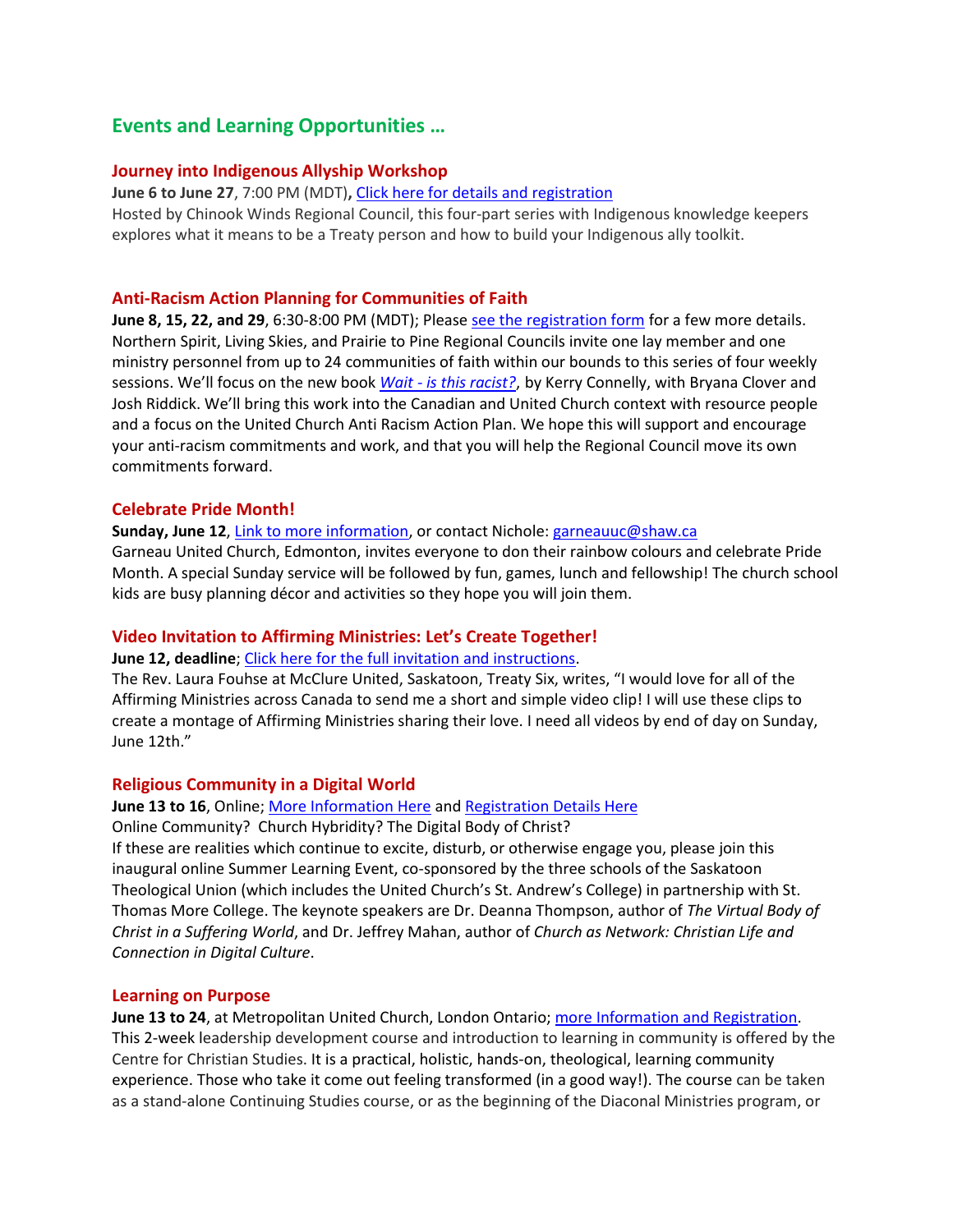for personal discernment. If you would benefit from this kind of learning and can make it to London in June, check it out, or email [info@ccsonline.ca](mailto:info@ccsonline.ca) for more information. There is still time to register.

#### **Healing the Healers: The Art of Living and Dying**

**Tuesday, June 14**, 7:00 to 8:30 pm (MDT) [Click here for workshop information.](https://northernspiritrc.ca/wp-content/uploads/2022/06/Healing-the-Healers-Workshop-Proposal.pdf)

Join Zoom Meeting: [https://us02web.zoom.us/j/87662165478](https://can01.safelinks.protection.outlook.com/?url=https%3A%2F%2Fwww.google.com%2Furl%3Fq%3Dhttps%253A%252F%252Fus02web.zoom.us%252Fj%252F87662165478%26sa%3DD%26ust%3D1654982481197000%26usg%3DAOvVaw1d_LZsGOQ0G-eljQpLlaYX&data=05%7C01%7Ckjackson%40united-church.ca%7Cec9a6f84401d4b5ec92108da48c70b4e%7Ccf18b5a826784011931215f0f7157574%7C0%7C0%7C637902317002210050%7CUnknown%7CTWFpbGZsb3d8eyJWIjoiMC4wLjAwMDAiLCJQIjoiV2luMzIiLCJBTiI6Ik1haWwiLCJXVCI6Mn0%3D%7C3000%7C%7C%7C&sdata=8xAyigqrjCVLb188HfqfAhvlLSX%2F8NtezuO0T1UM3d4%3D&reserved=0) Meeting ID: 876 6216 5478 An information evening hosted by Sacred Art of Living to introduce you to Healing the Healers, a fourpart internationally acclaimed series of experiential workshops to explore the four essential elements of emotional-spiritual wellbeing: Meaning, Forgiveness, Relatedness and Hope. This virtual event is hosted by the Northern Spirit Regional Council and is offered to all people who are interested, both Ministry Personnel and Laypersons. The intention of the program is to enhance people's ability to go deeper in conversation with others of their Communities of Faith. The first workshop will be held August 12-13. There is no charge for the information evening, and costs of the workshop series will be reduced, based on the levels of participation.

#### **Alvin Dixon Memorial Fun Run/Walk 2022**

#### **June 17 to July 25**; [Click here for details](https://generalcouncil44.ca/news/alvin-dixon-memorial-runwalk)

In association with General Council 44, this is an event to raise money for the Alvin Dixon Memorial Fund for Indigenous post secondary students, especially those attending places like the Vancouver School of Theology and Sandy Saulteaux Spiritual Centre. Alvin was a respected elder, teacher, bridge builder, and advocate from the Heiltsuk First Nation, who contributed deeply to the Indigenous church and to the wider United Church of Canada. When? Anytime between June 17 (the official opening) and July 25. All ages and abilities are welcome.

#### **Spirit of Hope United Church Grand Re-Opening**

#### **Saturday, June 18**; 1:00 to 4:00 p.m.

Do you like to celebrate? Do enjoy walking tours? Do you attend events simply for the food? Do you enjoy listening to live music? Then here is an event you won't want to miss! After extensive renovation and beautification, Spirit of Hope United Church, Edmonton, will celebrate with a Grand Re-Opening. The afternoon will begin with a Dedication Service in the Sanctuary, followed by a reception with activities for children, and tours of the building. The celebration will conclude with an Organ Recital by maestro Warren Mack. There will be something for everyone, so accept this invitation to attend, and bring your friends.

#### **Indigenous Day of Prayer**

**Sunday, June 19**. [Click here for a new service of worship,](https://united-church.ca/sites/default/files/2022-05/2022_all-my-relations_Indigenous-service.pdf) an[d here for a comprehensive list of great](https://united-church.ca/worship-special-days/indigenous-day-prayer)  [resources.](https://united-church.ca/worship-special-days/indigenous-day-prayer) The Service and resources have bee prepared by the National Indigenous Council. Please use them freely and with gratitude!

#### **National Indigenous Peoples Day**

#### **Tuesday June 21**

Please look carefully at local gatherings; show up whenever and however you can; use your community of faith signage, space, and budget to lend your public support.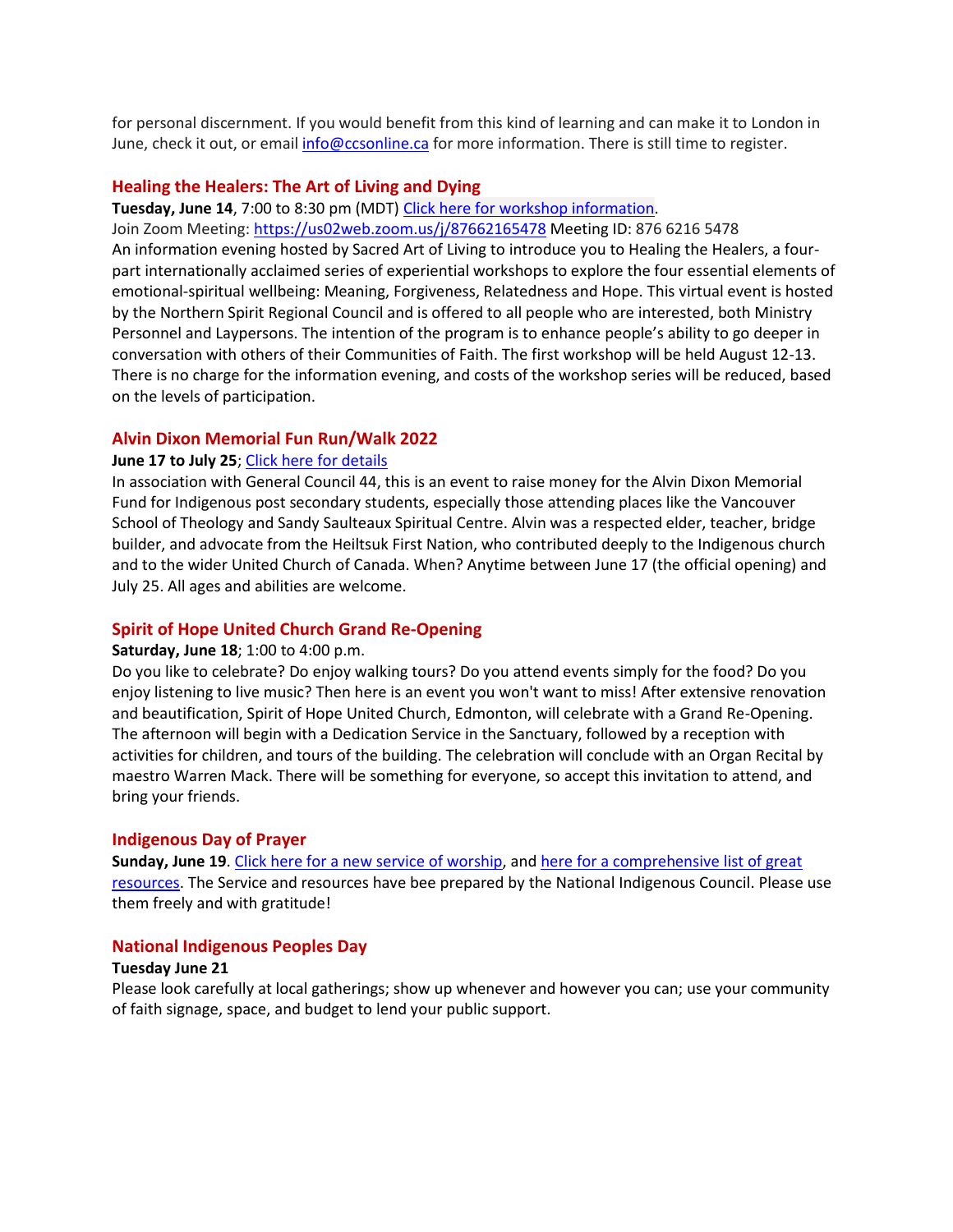#### **National Gathering: Anti-Racism in the United Church**

**Wednesday, June 22,** 12 noon to 1:30pm (MDT) [Register via Zoom now.](https://united-church.zoom.us/meeting/register/tZEtf--rrDojE9B38RPXDbaRrM5MTtFqmYkr)

Picking up from our last gathering, we will continue reflecting on what it means to decentre whiteness and to centre the needs of people of colour in our work, before discerning together what this network's role might be in the journey toward becoming an anti-racist denomination. In preparation for these conversations, we invite you to watch this video on [Becoming an Anti-Racist Church](https://www.youtube.com/watch?app=desktop&v=lPjGsm1KP14) as an example of what centring the needs and voices of people of colour could look like. This network and gathering are open to anyone in the Church who is actively engaged in anti-racism work in their ministry contexts. If you know others who might be interested, please have them [complete this brief form](https://forms.office.com/r/BKwwFgJ8m5) to be added to our network.

# **Residential Schools: Introduction to Trauma Awareness and Strategies to Support Communities**

**Thursday, June 23,** 12:30 to 2:00 PM (MDT);

Zoom Link: [https://us02web.zoom.us/j/81021906932](https://can01.safelinks.protection.outlook.com/?url=https%3A%2F%2Fus02web.zoom.us%2Fj%2F81021906932&data=05%7C01%7CJGraham%40united-church.ca%7Ce9d26dc6a82346cf1f5c08da482213d9%7Ccf18b5a826784011931215f0f7157574%7C0%7C0%7C637901608447672174%7CUnknown%7CTWFpbGZsb3d8eyJWIjoiMC4wLjAwMDAiLCJQIjoiV2luMzIiLCJBTiI6Ik1haWwiLCJXVCI6Mn0%3D%7C3000%7C%7C%7C&sdata=XKbAnID0tD%2BWFT7BN6bndnxtKqi%2BL0XjcokmmGnGsxI%3D&reserved=0) Meeting ID: 810 2190 6932

In honour of Indigenous Month, please join discussion leaders, John Snow and Tony Snow, hosted by the Western Intercultural Ministries Network.

#### **Building God's Beloved Community**

#### **Thursday, June 23**, Online, 5:00 pm (MDT) [Further information and Registration](https://www.united-in-learning.com/index.php/webinars/449-building-god-s-beloved-community-book-launch)

Drawing on the expertise of theologians and ministers from across the United Church, *Building God's Beloved Community* is a new confirmation/new membership/discipleship resource that has been in development for the past four years, and was created to be comprehensive, yet accessible; suitable for use with both youth and adult audiences. Sixteen short chapters cover a range of topics, including theology, Bible, church history, worship, and spiritual practice, along with insight into United Church worship, tradition, doctrine and governance, and an introduction to our legacy of social justice as a lived expression of faith. It is hoped that this exciting resource will serve to support discipleship within The United Church of Canada for years to come.

#### **Southminster-Steinhauer United Church, Edmonton**

#### **Saturday, June 25**, 9:00 am to 3:00 pm

SSUC is excited to be holding it's first garage sale since 2019! Please join us at Southminster-Steinhauer United Church, 10740-19 Avenue NW, Edmonton. Items will be accepted for the sale Monday, June 20<sup>th</sup> to Friday, June 24<sup>th</sup>. See information about accepted item[s here,](https://ssucedmonton.com/garage-sale-2022) and see the poster advertising the sale [here.](https://ssucedmonton.com/wp-content/uploads/2022/06/garage-sale-2022.pdf) Masks are not required but encouraged.

#### **United in Learning**

See and share all the latest information about events from United-in-Learning! [Click here](https://www.united-in-learning.com/index.php/webinars/upcoming-webinars) to find out about all of the learning opportunities offered by United in Learning, including, *Webinars for Church Treasurers*, *Called to Be the Church - the Journey*, and more. There is always something new, so visit the site often. And, in case you missed something, you can view [recordings of past webinars here.](https://www.united-in-learning.com/index.php/webinars/recordings/all-programs)